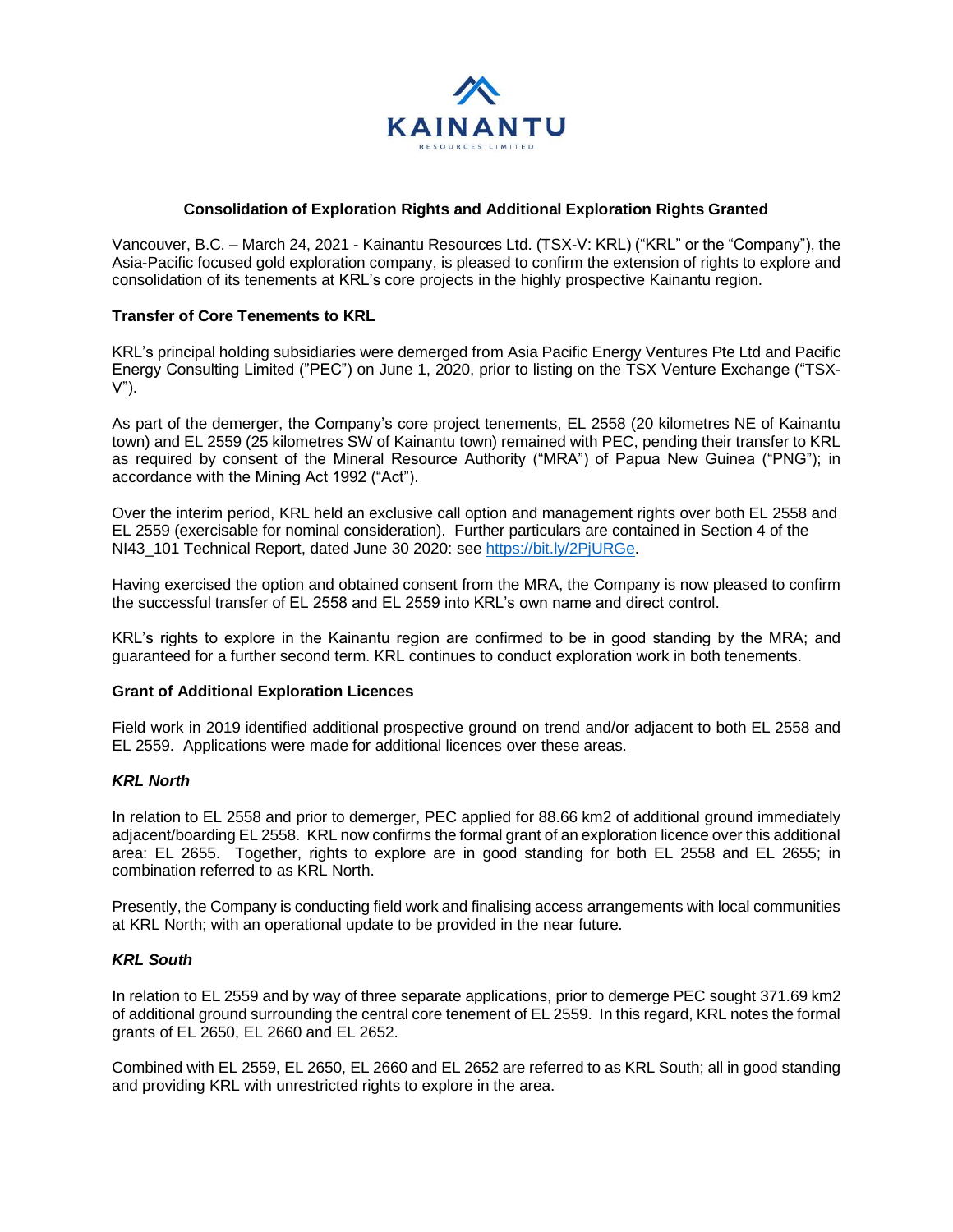

The Company has conducted intensive field work in KRL South throughout 2020 and into 2021 H1. Results and field observations remain encouraging with the Company focusing on the Tirokave area, located in the centre of KRL South. In addition to the likely occurrence of epithermal mineralisation, the enlarged exploration ground at KRL South likely incorporates skarn and porphyry style structures for further investigation. As with KRL North, the Company expects to provide further updates on KRL South in the near future.

Given that they are in their initial first terms and in accordance with the Act, PEC will remain the title holder of EL 2650, EL 2660, EL 2652 and EL 2655 (with PEC having made the initial applications prior to demerger). These remain subject to an exclusive option and management agreement in favour of KRL; meaning KRL is able to explore the overall enlarged area without restriction.

In due course, the Company will apply to transfer these tenements to KRL on notification to PEC of exercise of the option; and consent from the MRA.

All of the additional tenements were granted in accordance with the MRA's strict approval process, including extensive consultation with local communities by Warden's Hearing in the Kainantu district. The response from the community has been extremely positive, facilitating the rapid grant of the applications to full licence status.

# **Summary of KRL's Right to Explore**

**KRL Reference Exploration Licence Number Current Holder\* Size (km** ²) **Current Term Ending Term: First or Second\*\* KRL North** EL 2558 | KRL | 40.92 | Aug 28, 2022 | Second EL 2655 | PEC | 88.66 | Nov 11, 2022 | First

**KRL South** EL 2559 | KRL | 225.06 | Aug 28, 2022 | Second

The following table summaries KRL's tenements and rights to explore in the Kainantu region:

\* = PEC holds tenements subject to exclusive options agreement in favour of KRL

\*\* = First term is for 2 years; second term is for 2 years with ongoing rights to extend under the Act

EL 2650 | PEC | 143.22 | Aug 13, 2022 | First EL 2660 | PEC | 102.3 | Nov 11, 2022 | First EL 2652 **PEC** 126.17 Aug 13, 2022 First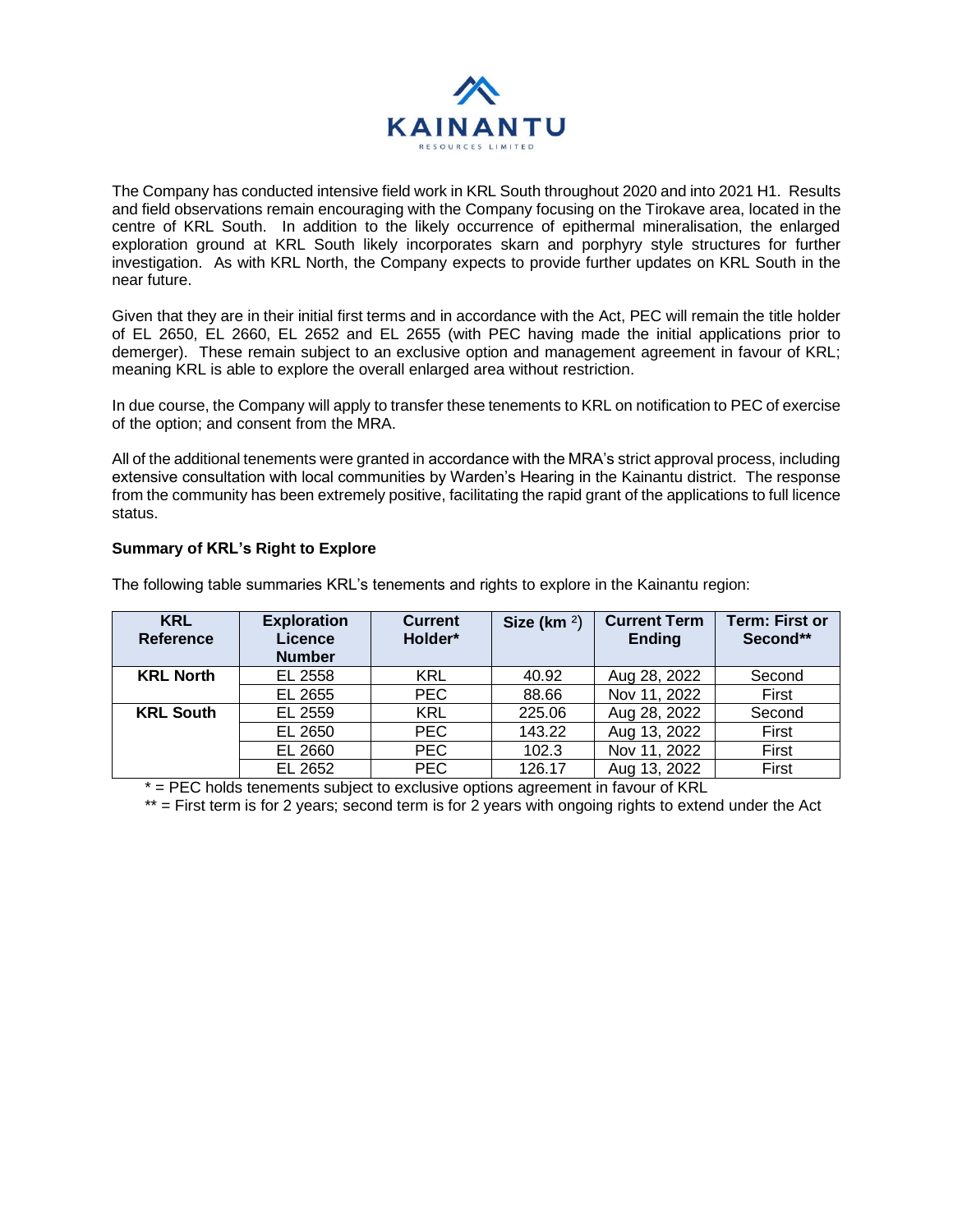

Geographically represented, KRL's overall exploration package is as follows:



The MRA's official cadastre mapping record can be viewed at [https://portal.mra.gov.pg/Map/.](https://portal.mra.gov.pg/Map/)

## **Benefits for KRL**

The transfer of the tenements and formal granting of further licenced ground streamlines and expands KRL's exploration rights in the highly prospective Kainantu region.

In combination with the existing core tenements, the additional grants secure two coherent land packages; incorporating ground already identified for targeted exploration at both KRL North and KRL South. Field teams continue to be active on the ground at both areas.

The expansion of ground enables KRL to enlarge the broader programme along trend in line with the Company's corporate objectives. Concurrently, KRL also continues targeted works in areas of identified mineralisation, especially around Tirokave at the centre of the KRL South area.